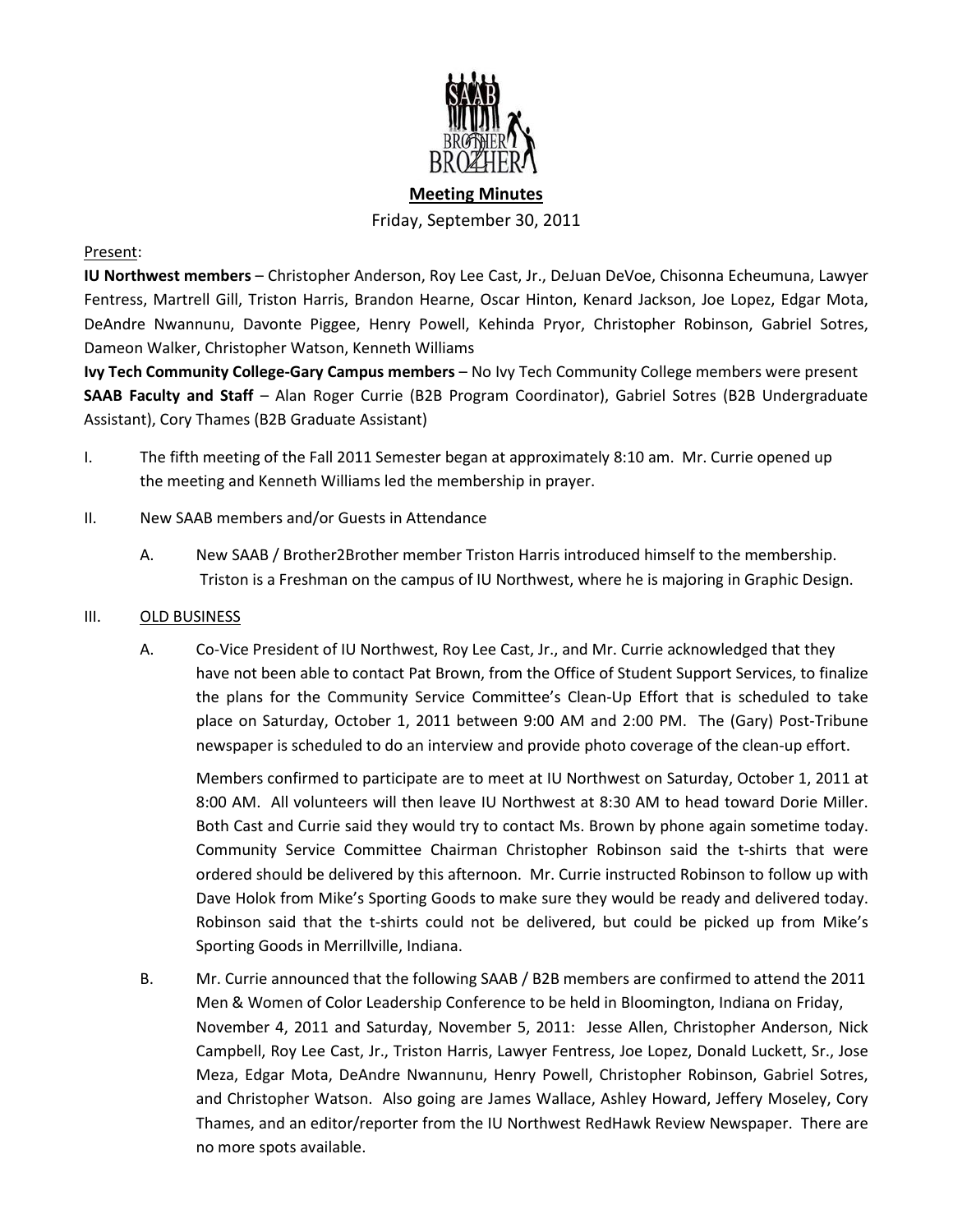- C. Lawyer Fentress, Co-Chairman of the Membership & Public Relations Committee, reiterated that volunteers are needed to man the table at the IU Northwest "Fall Preview Night" on Thursday, October 13, 2011 from 5:00pm – 7:00pm. Members must wear dress slacks, dress shoes, and a shirt & tie or a suit. Lawyer said that he will not be available from 5:30 – 6:45pm on that day because of his AFRO A-261 class.
- D. Mr. Currie reiterated that each and every SAAB / B2B members is to give their professors a copy of the Fall 2011 Academic Progress forms. Members are to give one copy of the form to each of their professors by no later than Saturday, October 1, 2011, and no later than Saturday, October 8, 2011 at the absolute latest. Each professor will then provide a midterm grade for each SAAB / B2B member and an assessment of their class attendance.

Mr. Currie also once again handed out forms for SAAB / B2B members to provide a written consent to have their personal information entered into the SAAB National Database online.

- E. Academic Committee Co-Chairman DeJuan DeVoe expressed a desire to modify the current Academic Study Table schedule, and instead, have each SAAB / Brother2Brother complete a "study timesheet" that would have them list all of the hours in each day that they spent studying each subject they have. Mr. Currie asked DeJuan to move forward in creating the study timesheet. DeJuan expressed concern that not all SAAB / B2B members are making the best use of their time for studying. DeVoe encouraged all of the SAAB / B2B members who need tutoring to sign up for it A.S.A.P.
- F. Christopher Robinson, the Chairman of the Community Service Committee, said that all members of the Community Service Committee should meet at Embassies of Christ Church to participate in the Embassies of Christ Food Drive on Saturday, October 8, 2011.
- G. DeAndre Nwannunu, Chairman of the Personal & Professional Development Committee, indicated that he would contact Phyllis Barlow today to discuss the collaboration with the Office of Diversity Programming (ODP) for the event in mid-November. The Personal & Professional Development Committee needs to secure a speaker from the Urban Prep Charter School in Chicago, Illinois.

The event that we are collaborating with the ODP for is a play entitled "Our Young Black Men are Dying (and No One Seems to Care)" which will be held on Thursday, November 17, 2011. The ODP would like many SAAB / Brother2Brother members to act as greeters and ushers for the event.

H. Brandon Hearne, Co-Chairman of the Spiritual Enrichment & Social Activities Committee, said he and Wayne Howard (Committee Chairman) are looking into potential venues to hold the Annual Thanksgiving Potluck Dinner, which is tentatively scheduled for Sunday, November 20, 2011. Brother2Brother President Kehinda Pryor said he may know of a venue at a low rental rate, and he would get with the Chairmen of the Spiritual Enrichment & Social Activities committee to discuss further.

#### III. NEW BUSINESS

A. Mr. Currie announced that we have four new SAAB / Brother2Brother members: Triston Harris, Eric Caudillo, John Nelson, and Justin Richmond, all from the IU Northwest campus.